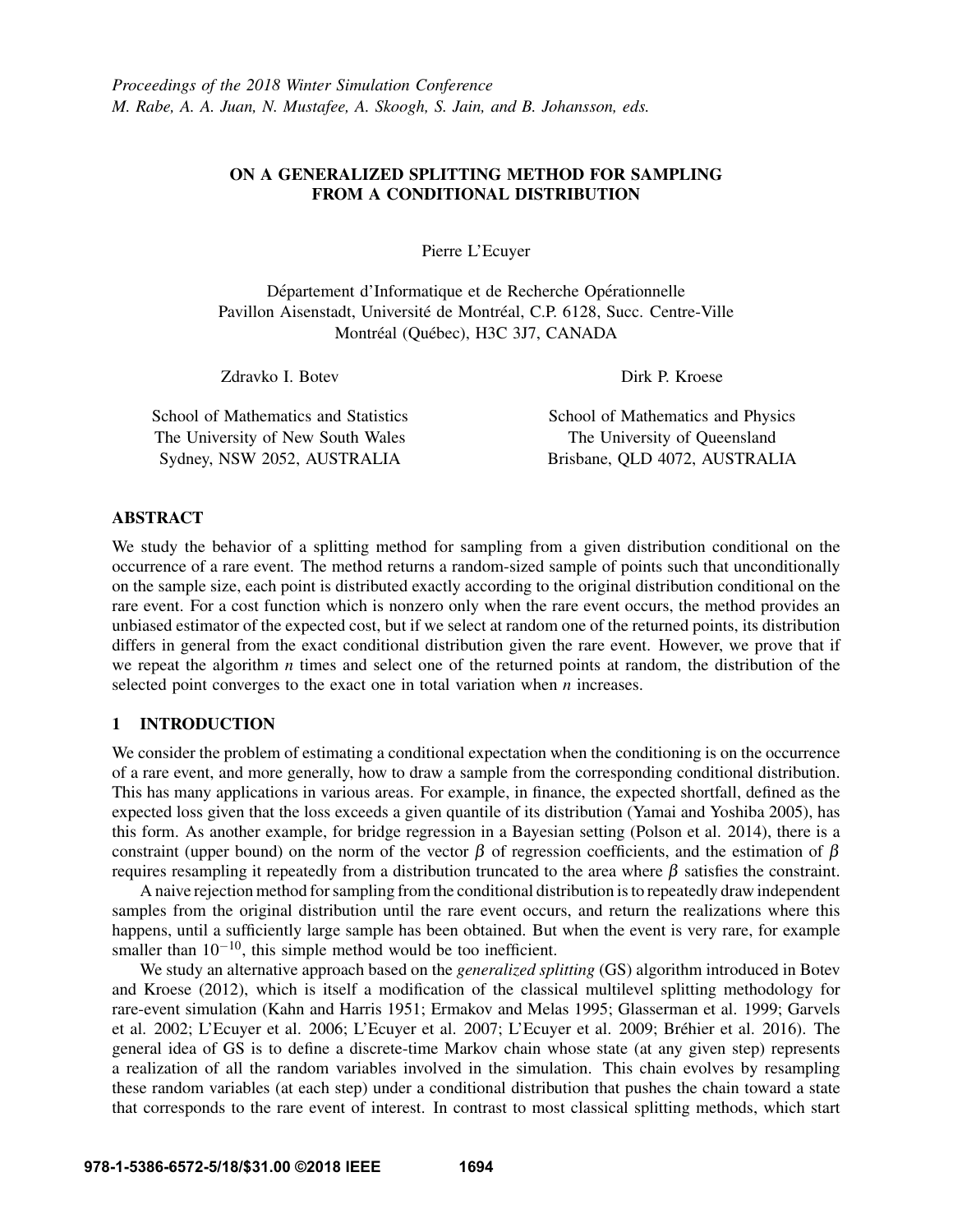with a large population of interacting chains and their number is kept constant by killing some chains and duplicating others, in GS we start with a single chain, duplicate each copy if it reaches the next level in a given number of steps and kill it otherwise. Thus, the number of chains alive at any level is random. This scheme is replicated *n* times independently. Thus, the analysis differs from the classical splitting. This GS algorithm has been seen empirically to be very effective to estimate extremely small rare-event probabilities by simulation, for various applications; see for example Botev and Kroese (2012), Botev et al. (2013a), Botev et al. (2016), Botev et al. (2018). This includes certain large problems for which no other effective method is known; for example reliability estimation in very large networks. A good understanding of its properties is therefore warranted and important. Our aim here is not to study the efficiency of GS on applications, but to study some of its theoretical properties.

It was suggested in Botev and Kroese (2012) that the final states of the set of trajectories that reach the rare event in the GS algorithm are "approximately" (and not exactly) distributed according to the distribution conditional on the rare event, but no proof or counterexample was provided, and it was also stated that GS provides an unbiased estimator of the rare-event probability. The prime purpose of the present paper is to explain this apparent contradiction and study more formally the behavior of the GS algorithm.

Most theoretical studies of splitting algorithms are concerned with proving unbiasness of the resulting estimator of a probability or mathematical expectation of interest (Bréhier et al. 2016). In this paper, we are primarily concerned with generating a sample from the conditional distribution of the state given that the rare event occurs, and we want to study how well GS can (or cannot) generate a sample approximately from this distribution.

In a nutshell, what goes on is that for each run of GS there is a random number *M* of trajectories that reach the rare event, and the distribution of the terminal states of these trajectories depends on *M*. As a result, if we pick at random one of those *M* terminal states from a given run of GS, assuming that  $M > 1$ , in general this state does not obey the conditional distribution of the state given the rare event. On the other hand, if we run GS *n* times, independently, and collect the terminal states of all the trajectories that have reached the rare event over the *n* runs, their empirical distribution converges at an  $\mathcal{O}(n^{-1/2})$  rate to the conditional distribution given the rare event. Sampling approximately from the conditional distribution can have many applications. One of them is to provide a consistent estimator for an expectation conditional on the rare event, based on the GS algorithm. This conditional expectation can be written as a ratio of expectations, and a confidence interval for this ratio can be obtained based on GS combined with standard technology for estimating ratios of expectations. Another application is to construct an importance sampling density defined as a kernel density based on a sample from the conditional distribution given the rare event, as explained in Botev et al. (2013b).

The remainder is organized as follows. In Section 2 we define the problem considered in this paper and recall the GS algorithm. In Section 3 we prove various properties of the algorithm. Section 4 gives a small numerical illustration whose aim is to provide insight into the (sometimes surprising) behavior of the algorithm. Conclusions and directions for future research are given in Section 5.

#### 2 THE GENERALIZED SPLITTING METHOD

We recall the GS method and explain how it applies to our problem of sampling from a distribution conditional on a rare event. We consider a random vector Y defined on some probability space  $(\Omega, \mathscr{F}, \mathbb{P})$ and taking values in some measurable space. For concreteness we assume that this measurable space is  $(\mathbb{R}^d, \mathscr{E})$ , where  $\mathscr{E}$  is the Borel  $\sigma$ -algebra, and that Y has an absolutely continuous distribution with respect to the Lebesgue measure, with density *f* , from which we can easily sample independent realizations of Y. Adaptation to discrete (or other kinds of) distributions is straightforward.

Suppose we are given a measurable set *B*  $\in \mathcal{E}$  for which  $p = \mathbb{P}[Y \in B]$  is unknown and can be very small. Our goal is to sample Y from its distribution conditional on  $Y \in B$ . This could be for the purpose of estimating the expectation  $\mathbb{E}[h(Y)\mathbb{I}(Y \in B)]$  or the conditional expectation  $\mathbb{E}[h(Y) | Y \in B]$ , for some real-valued cost function *h*, or for another reason.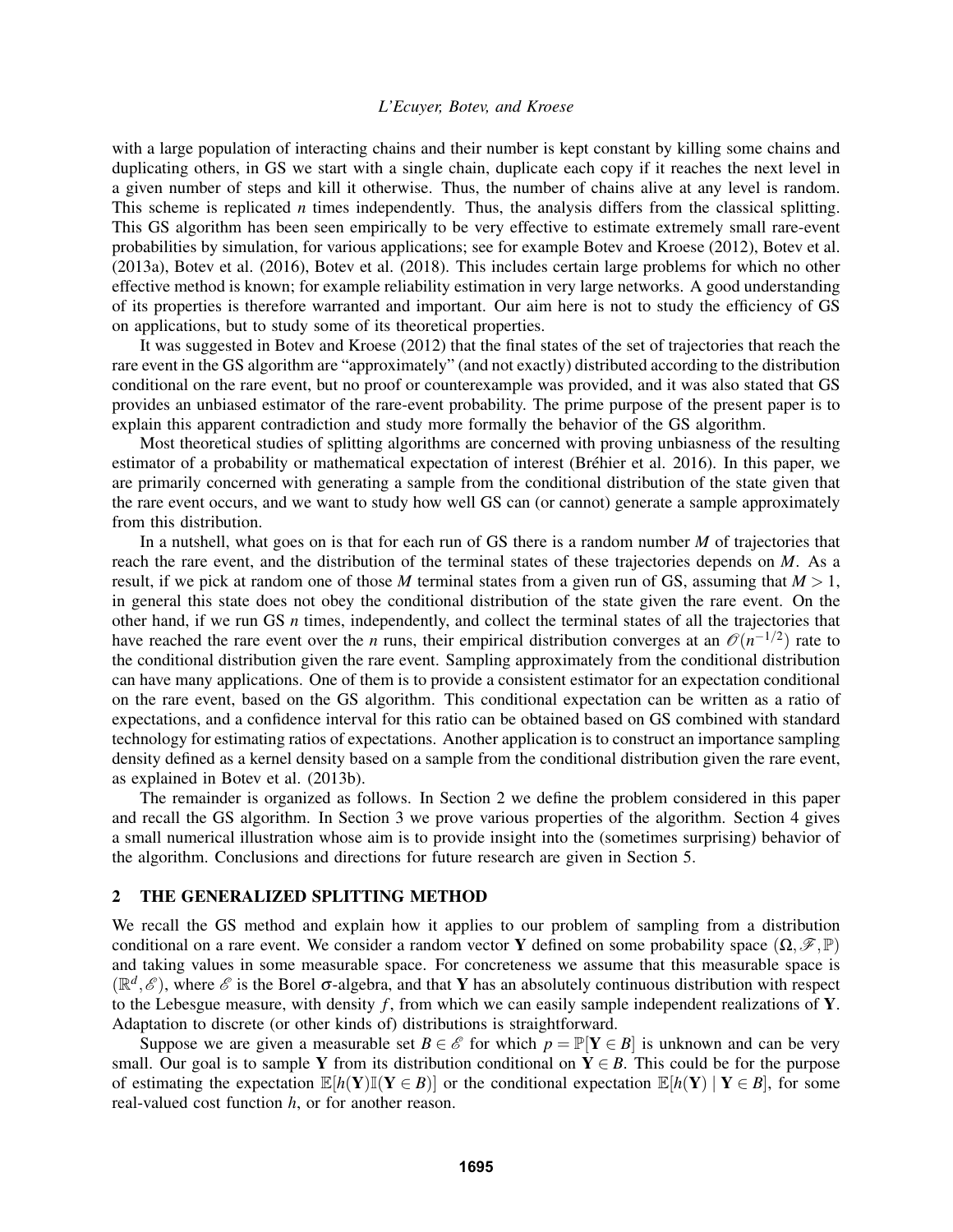A naive way of doing this is to sample Y from its unconditional distribution repeatedly and independently, and return the first realization of Y that belongs to *B*. This standard rejection method returns a Y that obeys exactly the desired conditional distribution, but it becomes impractical (much too inefficient) when *p* is very small, because the expected number of trials is  $1/p$ .

As an alternative approach, we consider here the GS algorithm introduced in Botev and Kroese (2012), which we recall with some simplifications. To apply the GS algorithm, we first need to choose:

- 1. an *importance function*  $S : \mathbb{R}^d \to (0, \infty)$  for which  $\{y \in \mathbb{R}^d : S(y) > \gamma^*\} = B$  for some  $\gamma^* > 0$ ,
- 2. an integer  $s > 2$ , called the *splitting factor*, and
- 3. an integer  $\tau > 0$  and real numbers  $0 = \gamma_0 < \gamma_1 < \cdots < \gamma_{\tau} = \gamma^*$  for which

$$
\rho_t \stackrel{\text{def}}{=} \mathbb{P}[S(\mathbf{Y}) > \gamma_t \mid S(\mathbf{Y}) > \gamma_{t-1}] \approx 1/s \tag{1}
$$

for  $t = 1, \ldots, \tau$  (except for  $\rho_{\tau}$ , which can be larger than  $1/s$ ). These  $\gamma_t$ 's represent the  $\tau$  levels of the splitting algorithm.

For each level  $\gamma$  we construct a Markov chain whose stationary density is equal to the density of Y conditional on  $S(Y) > \gamma_t$  (a truncated density), given by

$$
f_t(\mathbf{y}) \stackrel{\text{def}}{=} f(\mathbf{y}) \frac{\mathbb{I}(S(\mathbf{y}) > \gamma_t)}{\mathbb{P}[S(\mathbf{Y}) > \gamma_t]}.
$$
 (2)

We denote by  $\kappa_t(y | x)$  the density of the transition kernel of this Markov chain; that is, the density of the next state Y conditional on the current state x. There are many ways of constructing this Markov chain and  $\kappa_t$ .

At the first stage (or level), generating Y conditional on  $S(Y) > \gamma_0$  means that we generate it from its original (unconditional) density, so  $f_0 = f$ . When a generated state Y at the first level satisfies  $S(Y) > \gamma_1$ , then its density is obviously that of Y conditional on  $S(Y) > \gamma_1$ , which is  $f_1$ . At the *t*-th stage, if a Markov chain starts from a state having density  $f_{t-1}$  and evolves according to the kernel  $\kappa_{t-1}$ , then each visited state also has density *ft*−1, which is the stationary density for the Markov chain with this kernel.

Algorithm 1 describes this procedure with a single starting point. In the algorithm,  $\mathscr{Y}_t$  denotes the set of states that have reached the level  $\gamma_t$  at step *t*. These are the states  $Y_j$  visited by Markov chain trajectories that start from some state  $Y_0 \in \mathcal{Y}_{t-1}$  and for which  $S(Y_j) > \gamma_t$ . Indentation delimits the scope of the if, else, and for statements. This GS algorithm returns a list  $\mathcal{Y}_{\tau}$  of states that belong to *B* (this list is a multiset, in the sense that it may contain the same state more than once) as well as the size of this list. Note that  $\mathcal{Y}_t$  and *M* are random and their distributions depend on the choice of importance function *S* and transition kernel densities  $\kappa_t$ . We will sometimes use the notation  $\mathbb{P}_{GS}$  and  $\mathbb{E}_{GS}$  to denote probabilities and expectations in which those random objects are involved. Sometimes, for simplicity, we just use the generic  $\mathbb P$  and  $\mathbb E$ , assuming implicitly that these random objects are defined on the same probability space as  $\mathscr Y$ .

In many applications there is a natural choice for the importance function *S*. Good values for *s*,  $\tau$ , and the levels  $\{\gamma_i\}$  can typically be found via an (independent) adaptive pilot algorithm, as explained in Botev and Kroese (2012). Based on empirical investigations reported in our earlier papers, taking  $s = 2$  is usually the best choice and this is what we recommend.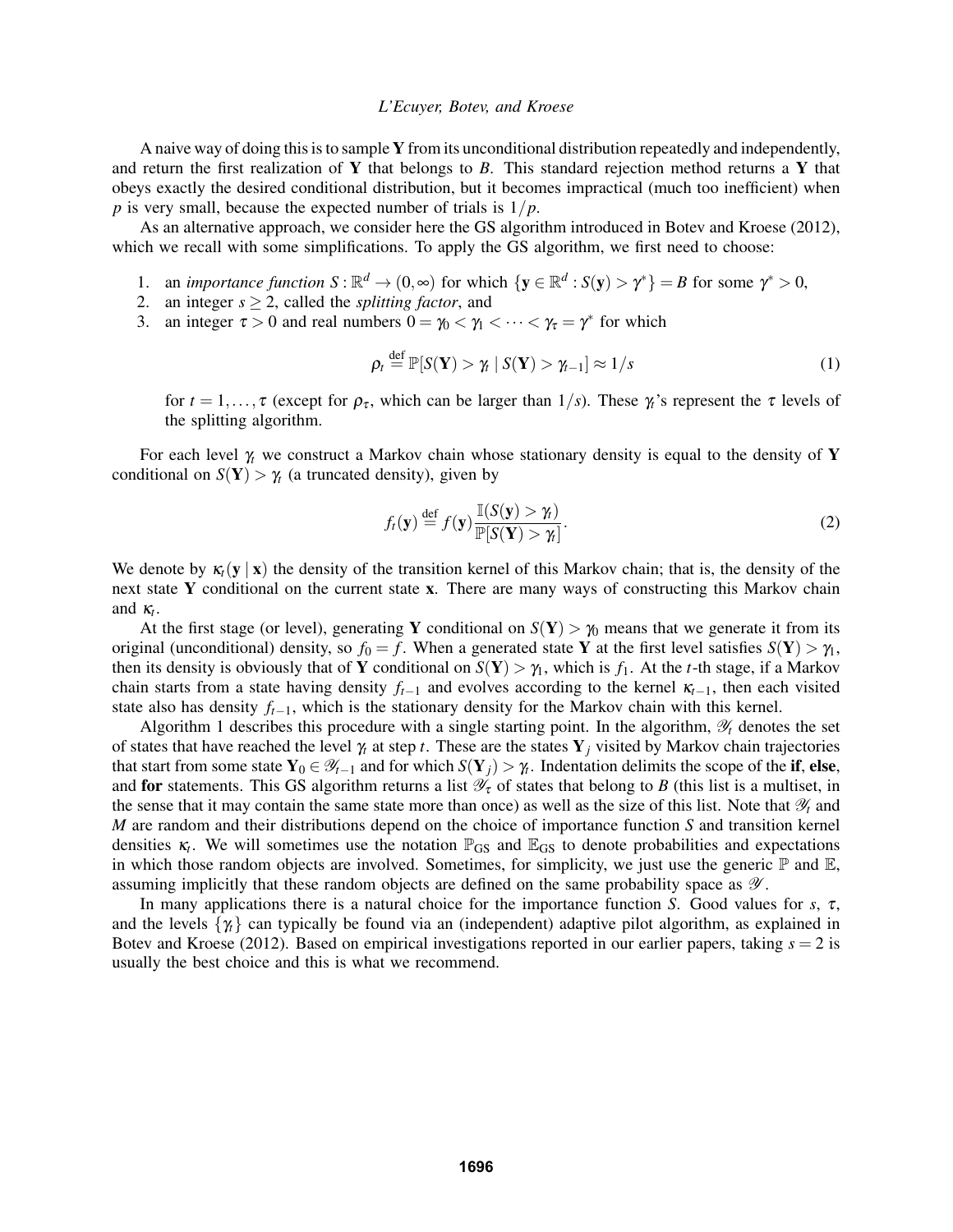Algorithm 1 Generalized splitting

**Require:**  $s, \tau, \gamma_1, \ldots, \gamma_\tau$ Generate a vector Y from its unconditional density *f* if  $S(Y) \le \gamma_1$  then<br>return  $\mathcal{Y}_{\tau} = \emptyset$  and  $M = 0$ *II* no state has reached the rare event, we return an empty list else  $\mathscr{Y}_1 \leftarrow {\ Y}$  // this state Y has reached at least the first level for  $t = 2$  to  $\tau$  do  $\mathscr{Y}_t \leftarrow \emptyset$  // list of states that have reached the level  $\gamma_t$ for all  $Y \in \mathscr{Y}_{t-1}$  do set  $Y_0 = Y$  // we will simulate this chain for *s* steps for  $j = 1$  to *s* do sample  $Y_i$  from the density  $\kappa_{t-1}(\cdot | Y_{i-1})$ if  $S(Y_i) > \gamma_i$  then add  $Y_j$  to  $\mathscr{Y}_t$ // this state has reached the next level **return** the list  $\mathcal{Y}_{\tau}$  and its cardinality  $M = |\mathcal{Y}_{\tau}|$ . // list of states that have reached the rare event

## 3 PROPERTIES OF THE GS METHOD

In this section, we prove some properties of the GS algorithm, examine in what sense it approximates the distribution of the state conditional on *B*, and show how it can be used to estimate conditional expectations.

### 3.1 Unbiased Sampling at Each Level

The collection of all Markov chain trajectories in the GS algorithm forms a branching tree, with  $\tau - 1$ levels of branching, and where the branching (or splitting) of each chain at each level (when it occurs) is by the factor *s*. There is a total of  $s^{t-1}$  *potential trajectories* up to level *t*, for each *t*. In Algorithm 1, only |H| of these s<sup>t-1</sup> trajectories are actually *kept alive* up to level *t*; they are those trajectories for which the state at step  $t$  is placed in  $\mathcal{Y}_t$ . The other ones are discarded, either at step  $t$  or earlier. But for the purpose of studying unbiasedness properties, we can imagine a modified version of Algorithm 1 that keeps all the trajectories at all levels. In this imaginary modified version, we remove the statement "if  $S(Y_j) > \gamma_i$ " from Algorithm 1, and we replace everywhere  $\mathcal{Y}_t$  by  $\mathcal{Y}_t$ . That is, we always add  $Y_j$  to  $\mathcal{Y}_t$ , so  $\mathcal{Y}_t$  will eventually contain  $s^{t-1}$  states, which correspond to the  $s^{t-1}$  (potential) trajectories up to level *t*. Thus,  $\overline{\mathscr{Y}}_1$  always has 1 element (drawn from *f*), and  $\overline{\mathscr{Y}}_t$  has  $s^{t-1}$  elements, for  $t = 2, ..., \tau$ . To each of these  $s^{t-1}$  trajectories we assign an index  $(1, j_2, \ldots, j_t)$ , where for each  $t \geq 2$ ,  $j_t \in \{1, \ldots, s\}$  is the value of *j* that corresponds to this trajectory in the inner loop of the modified algorithm when the outer loop counter is at value *t*. Let us denote by  $Y(1, j_2, \ldots, j_t)$  the state at step *t* for the trajectory with index  $(1, j_2, \ldots, j_t)$ . The set  $\overline{\mathscr{Y}}_t$  contains all these  $s^{t-1}$  states. The trajectories that are kept alive up to level *t* in the original algorithm are those for which the event

 $\mathscr{E}_t := \mathscr{E}_t(1, j_2, \ldots, j_t) := \{ \mathbf{Y}(1) > \gamma_1, \ldots, \mathbf{Y}(1, j_2, \ldots, j_t) > \gamma_t \}$ 

occurs. Proposition 1 tells us that the states for which this event occurs, which are those retained in Y*<sup>t</sup>* by Algorithm 1, have exactly the correct conditional density. This means that the GS sampling at each level is unbiased.

**Proposition 1** For any fixed level *t* and index  $(1, j_2, \ldots, j_t)$ , conditional on  $\mathcal{E}_t(1, j_2, \ldots, j_t)$ , the state  $\mathbf{Y}(1, j_2, \ldots, j_t)$  has density  $f_t$  (exactly). For  $t = \tau$ , this is the density of Y conditional on  $\{Y \in B\}$ .

*Proof.* The proof is by induction on *t*. At the first stage we generate  $Y = Y(1)$  from its original density *f*. Conditional on  $\mathcal{E}_1(1)$ ,  $\mathbf{Y}(1)$  satisfies  $S(\mathbf{Y}(1)) > \gamma_1$ , and thus  $\mathbf{Y}(1) \in \mathcal{Y}_1$ . Its density is obviously that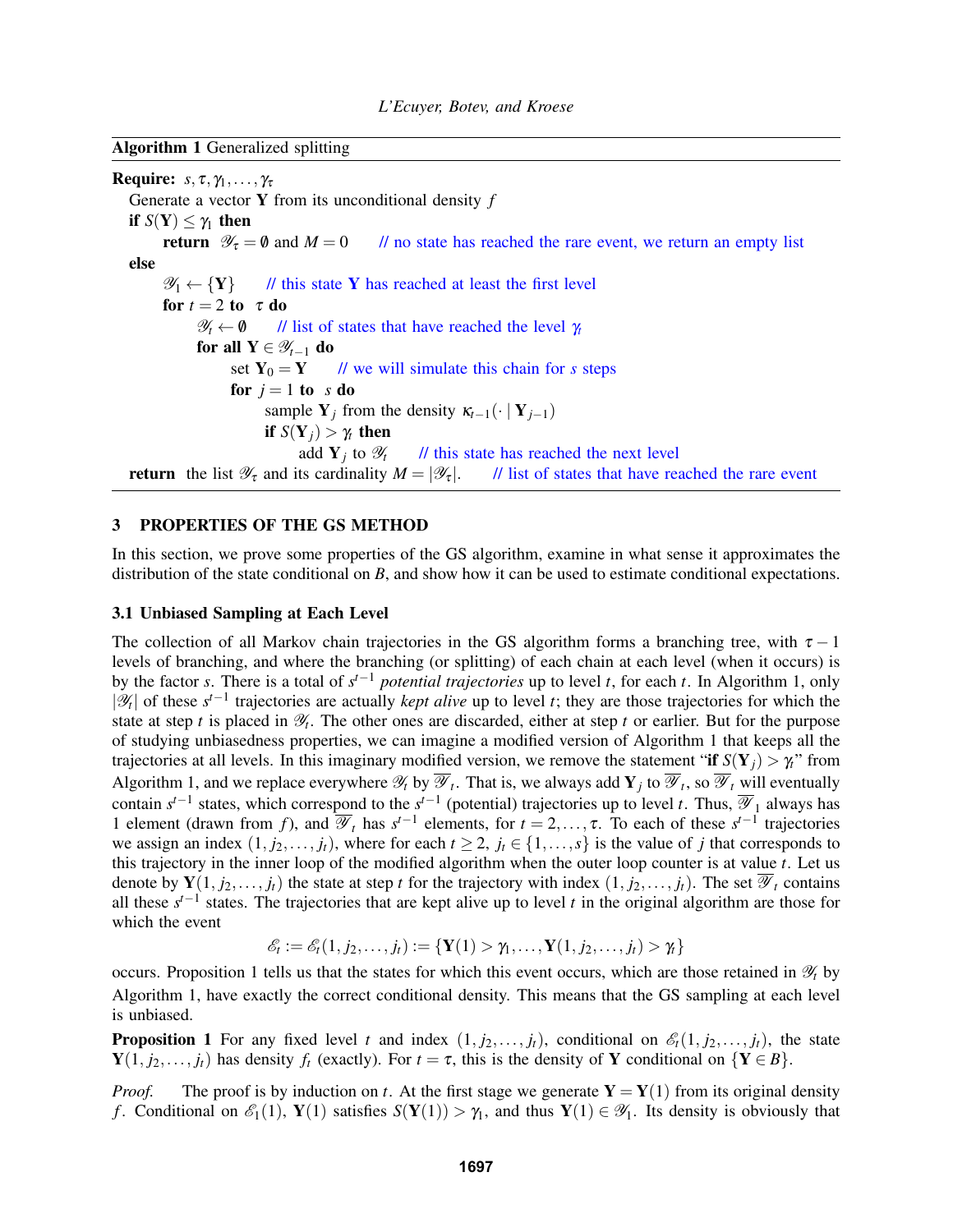of Y conditional on  $S(Y) > \gamma_1$ , so the result holds for  $t = 1$ . Let us now assume that the result holds for *t* − 1, which means that conditional on  $\mathcal{E}_{t-1}(1, j_2, \ldots, j_{t-1})$ , the state  $\mathbf{Y}(1, j_2, \ldots, j_{t-1})$  has density  $f_{t-1}$ . The states  $Y(1, j_2, \ldots, j_{t-1}), Y(1, j_1, \ldots, j_{t-1}, 1), \ldots, Y(1, j_1, \ldots, j_{t-1}, s)$  are the successive states visited by a Markov chain with kernel  $\kappa_{t-1}$  and stationary density  $f_{t-1}$ , and whose initial state  $\mathbf{Y}(1, j_2, \ldots, j_{t-1})$  has already the stationary density  $f_{t-1}$ . Therefore, conditional on  $\mathcal{E}_{t-1}(1, j_2, \ldots, j_{t-1})$ , all these states also have the same density  $f_{t-1}$ . This implies that for any  $j \in \{1, \ldots, s\}$ , conditional on  $\mathcal{E}_t(1, j_2, \ldots, j_{t-1}, j)$ , the density of  $Y(1, j_2, \ldots, j_{t-1}, j)$  is the density  $f_{t-1}$  for Y, conditional on  $S(Y) > \gamma_t$ , which is  $f_t$ . This completes the induction.  $\Box$ 

**Proposition 2** For any measurable function  $h : \mathbb{R}^d \to \mathbb{R}$  and any measurable subset  $A \subseteq B$ , we have

$$
\mathbb{E}_{\text{GS}}\left[\sum_{\mathbf{Y}\in\mathscr{Y}_{\tau}}h(\mathbf{Y})\mathbb{I}(\mathbf{Y}\in A)\right]=s^{\tau-1}\mathbb{E}[h(\mathbf{Y})\mathbb{I}(\mathbf{Y}\in A)],\tag{3}
$$

where the first expectation is with respect to  $\mathcal{Y}_\tau$  defined in Algorithm 1 and the second expectation is with respect to Y having its original density *f* .

*Proof.* We can write

$$
\mathbb{E}_{\text{GS}}\left[\sum_{\mathbf{Y}\in\mathscr{Y}_{\tau}}h(\mathbf{Y})\mathbb{I}(\mathbf{Y}\in A)\right] = \mathbb{E}_{\text{GS}}\left[\sum_{\mathbf{Y}=\mathbf{Y}(1,j_2,\ldots,j_{\tau})\in\overline{\mathscr{Y}}_{\tau}}h(\mathbf{Y})\mathbb{I}(\mathbf{Y}\in A)\mathbb{I}(\mathscr{E}_{\tau}(1,j_2,\ldots,j_{\tau}))\right]
$$
  
\n
$$
= s^{\tau-1}\mathbb{E}_{\text{GS}}\left[h(\mathbf{Y}(1,j_2,\ldots,j_{\tau}))\mathbb{I}(\mathbf{Y}(1,j_2,\ldots,j_{\tau})\in A)\mathbb{I}(\mathscr{E}_{\tau}(1,j_2,\ldots,j_{\tau}))\right]
$$
  
\n
$$
= s^{\tau-1}\mathbb{E}[h(\mathbf{Y})\mathbb{I}(\mathbf{Y}\in A)],
$$

in which the sum in the second expectation is over all  $s^{\tau-1}$  terminal states  $Y(1, j_2, \ldots, j_\tau)$  in the modified algorithm, and the second and third equalities follow from Proposition 1 with  $t = \tau$ , which tells us that the density of  $Y(1, j_2, \ldots, j_\tau)$  conditional on  $Y(1, j_2, \ldots, j_\tau) \in A$  and  $\mathscr{E}_\tau(1, j_2, \ldots, j_\tau)$  does not depend on the index  $(1, j_2, \ldots, j_\tau)$  and is equal to  $f_\tau$  conditional on  $\mathbf{Y}(1, j_2, \ldots, j_\tau) \in A$ . Since  $A \subseteq B$ , the latter is the original density *f* of **Y** conditional on **Y**  $\in$  *A*.  $\Box$ 

Let  $H(A) = |\mathscr{Y}_{\tau} \cap A|$ , the number of states  $\mathbf{Y} \in \mathscr{Y}_{\tau}$  returned by the GS algorithm that belong to A. By taking  $h$  as the identity function in  $(3)$ , we obtain

$$
\mathbb{E}_{\text{GS}}[H(A)] = \mathbb{E}_{\text{GS}}\left[\sum_{\mathbf{Y}\in\mathscr{Y}_{\tau}}\mathbb{I}(\mathbf{Y}\in A)\right] = s^{\tau-1}\mathbb{P}[\mathbf{Y}\in A].\tag{4}
$$

That is, the expected number of states  $Y \in \mathcal{Y}_{\tau}$  that belong to *A* is proportional to  $\mathbb{P}[Y \in A]$ , and therefore proportional to the conditional probability  $\mathbb{P}[\mathbf{Y} \in A | \mathbf{Y} \in B] = \mathbb{P}[\mathbf{Y} \in A]/\mathbb{P}[\mathbf{Y} \in B]$ , with a known proportionality constant. In particular  $\mathbb{E}_{GS}[M] = s^{\tau-1} \mathbb{P}[Y \in B]$ . We thus have  $\mathbb{E}_{GS}[H(A)] / \mathbb{E}_{GS}[M] = \mathbb{P}[Y \in A \mid Y \in B]$ . On the other hand, under the empirical distribution determined by the set  $\mathscr{Y}_{\tau}$ , the probability of *A* given *B* is  $H(A)/M$ , and  $\mathbb{E}_{GS}[H(A)/M] \neq \mathbb{P}[\mathbf{Y} \in A \mid \mathbf{Y} \in B]$  in general.

#### 3.2 Estimating the Conditional Expectation

Each run of the GS algorithm returns a sample of random size,  $Y_1, \ldots, Y_M$ , that satisfies the previous propositions. One might be tempted to conclude that to generate a single realization of Y from its distribution conditional on  $Y \in B$ , it suffices to pick Y at random uniformly from  $Y_1, \ldots, Y_M$ , conditional on  $M \ge 1$ (if  $M = 0$  we just retry), and that this could be used in particular to produce an unbiased estimator  $h(Y)$ of the conditional expectation  $\mathbb{E}[h(Y) | Y \in B]$ . But with this scheme, in general, the returned Y does not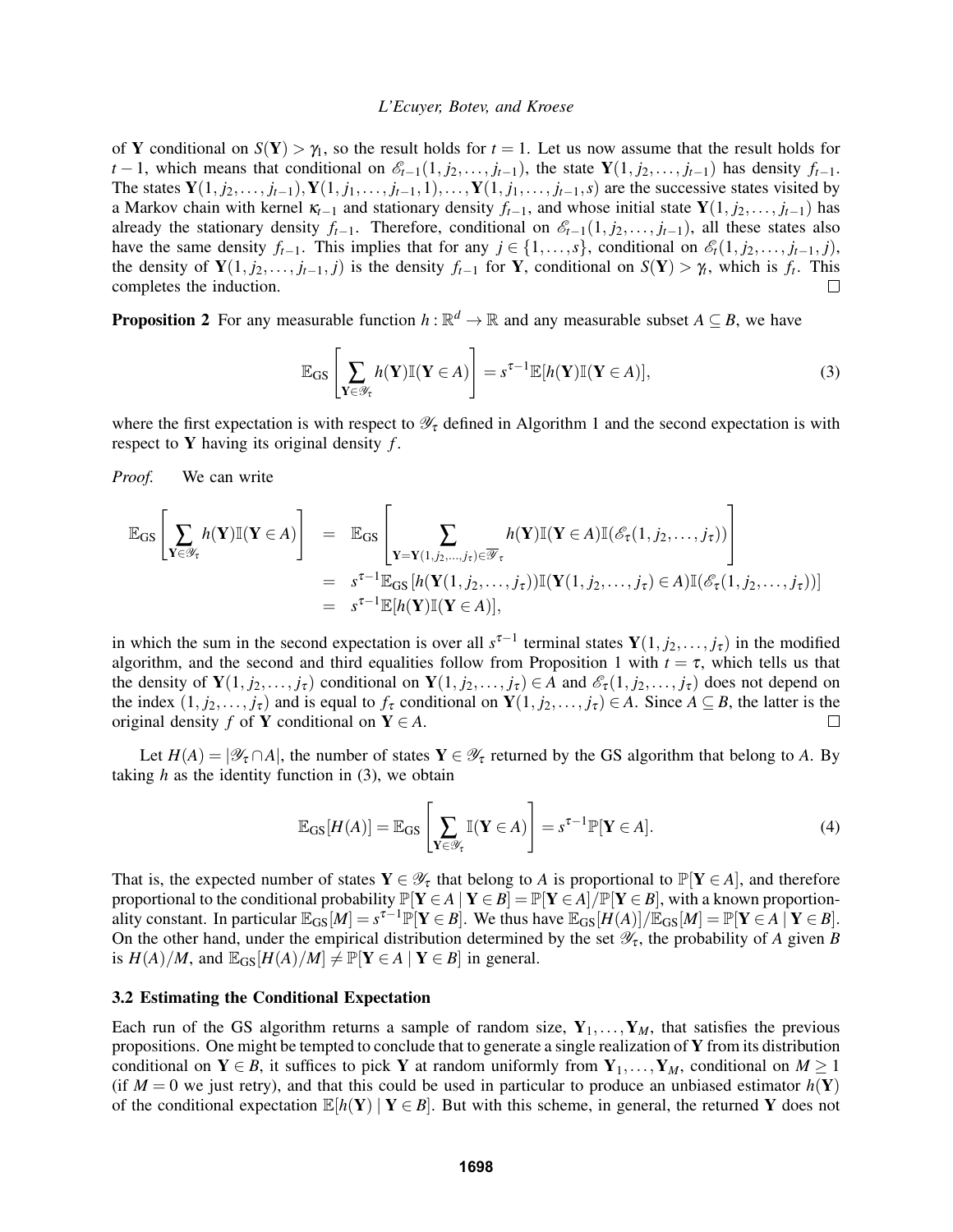have the correct distribution (with pdf  $f(y)/\mathbb{P}(Y \in B)$  for all  $y \in B$ ), because the Y<sub>j</sub>'s and *M* are generally dependent. In fact, if we define  $H = \sum_{\mathbf{Y} \in \mathcal{Y}_{\tau}} h(\mathbf{Y})$ , we can write (in what follows, we just use  $\mathbb{E}$  for  $\mathbb{E}_{GS}$ , for simplicity):

$$
\mathbb{E}[h(\mathbf{Y}) \mid \mathbf{Y} \in B] = \frac{\mathbb{E}[h(\mathbf{Y})\mathbb{I}(\mathbf{Y} \in B)]}{\mathbb{P}[\mathbf{Y} \in B]} = \frac{\mathbb{E}[h(\mathbf{Y})\mathbb{I}(\mathbf{Y} \in B)]s^{\tau-1}}{\mathbb{E}[M]} = \frac{1}{\mathbb{E}[M]} \mathbb{E}\left[\sum_{\mathbf{Y} \in \mathscr{Y}_{\tau}} h(\mathbf{Y})\right] = \frac{\mathbb{E}[H]}{\mathbb{E}[M]} \stackrel{\text{def}}{=} \mathbf{V},
$$

in which the 4-th equality comes from (4) with  $A = B$ . This is a ratio of expectations. If we pick  $Y^*$ uniformly from  $\mathscr{Y}_{\tau} = \{Y_1, \ldots, Y_M\}$  and compute  $h(Y^*)$  (if  $M = 0$  we try again independently until  $M > 0$ ), the expectation is

$$
\mathbb{E}[h(\mathbf{Y}^*)] = \mathbb{E}\left[\frac{1}{M}\sum_{\mathbf{Y}^*\in\mathscr{Y}_{\tau}}h(\mathbf{Y}^*)\right] = \mathbb{E}[H/M].
$$

This is the expectation of a ratio.

To estimate  $\mathbb{E}[h(Y) | Y \in B]$ , we can use standard techniques for the estimation of a ratio of expectations. Such techniques are widely used. For example, for regenerative simulation (Asmussen and Glynn 2007). A standard approach is to generate *n* independent replicates of the GS estimator, let  $\mathscr{Y}_{\tau,1},\ldots,\mathscr{Y}_{\tau,n}$  be the *n* sets  $\mathscr{Y}_{\tau}$  obtained from these realizations, and let  $M_i = |\mathscr{Y}_{\tau,i}|$  and  $H_i = \sum_{\mathbf{Y} \in \mathscr{Y}_{\tau,i}} h(\mathbf{Y})$  be the realizations of *M* and *H* for replicate *i*, for  $i = 1, \ldots, n$ . The classical estimator of the conditional expectation is

$$
\hat{\mathbf{v}}_n = \frac{H_1 + \dots + H_n}{M_1 + \dots + M_n} = \frac{\bar{H}_n}{\bar{M}_n},\tag{5}
$$

where  $\bar{H}_n$  and  $\bar{M}_n$  are the averages of the *n* realizations of *H* and *M*, respectively, and when  $\bar{M}_n = 0$  we can either define  $\hat{v}_n = 0$  or increase the sample size until  $M_i > 0$  for some *i* (asymptotically, this makes no difference).

Let us assume that  $Var[H] < \infty$ . Then,  $\hat{v}_n \to v$  with probability 1 when  $n \to \infty$  (strong law of large numbers) and the estimator  $\hat{v}_n$  also obeys a central limit theorem as follows. Define the empirical variances and covariances

$$
\hat{\sigma}_{H}^{2} = \frac{1}{n-1} \sum_{i=1}^{n} (H_{i} - \bar{H}_{n})^{2},
$$
  
\n
$$
\hat{\sigma}_{M}^{2} = \frac{1}{n-1} \sum_{i=1}^{n} (M_{j} - \bar{M}_{n})^{2},
$$
  
\n
$$
\hat{\sigma}_{HM} = \frac{1}{n-1} \sum_{i=1}^{n} (H_{i} - \bar{H}_{n})(M_{i} - \bar{M}_{n}),
$$

and let

$$
\hat{\sigma}_{v,n}^2 = (\hat{\sigma}_H^2 + \hat{\sigma}_M^2 \hat{v}_n^2 - 2\hat{\sigma}_{HM} \hat{v}_n)/(\bar{M}_n)^2.
$$
\n(6)

By applying the delta method and Slutsky's theorem, one has that

$$
\frac{\sqrt{n}(\hat{\mathbf{v}}_n - \mathbf{v})}{\hat{\sigma}_{\mathbf{v},n}} \xrightarrow{d} \mathsf{N}(0,1) \qquad \text{as } n \to \infty,
$$
\n(7)

where  $N(0,1)$  means a standard normal random variable. This central limit theorem permits one to compute a consistent confidence interval for the ratio of expectations, based on *n* replicates of GS. Alternative (often more accurate) confidence intervals can also be computed via bootstrap methods; see Choquet et al. (1999).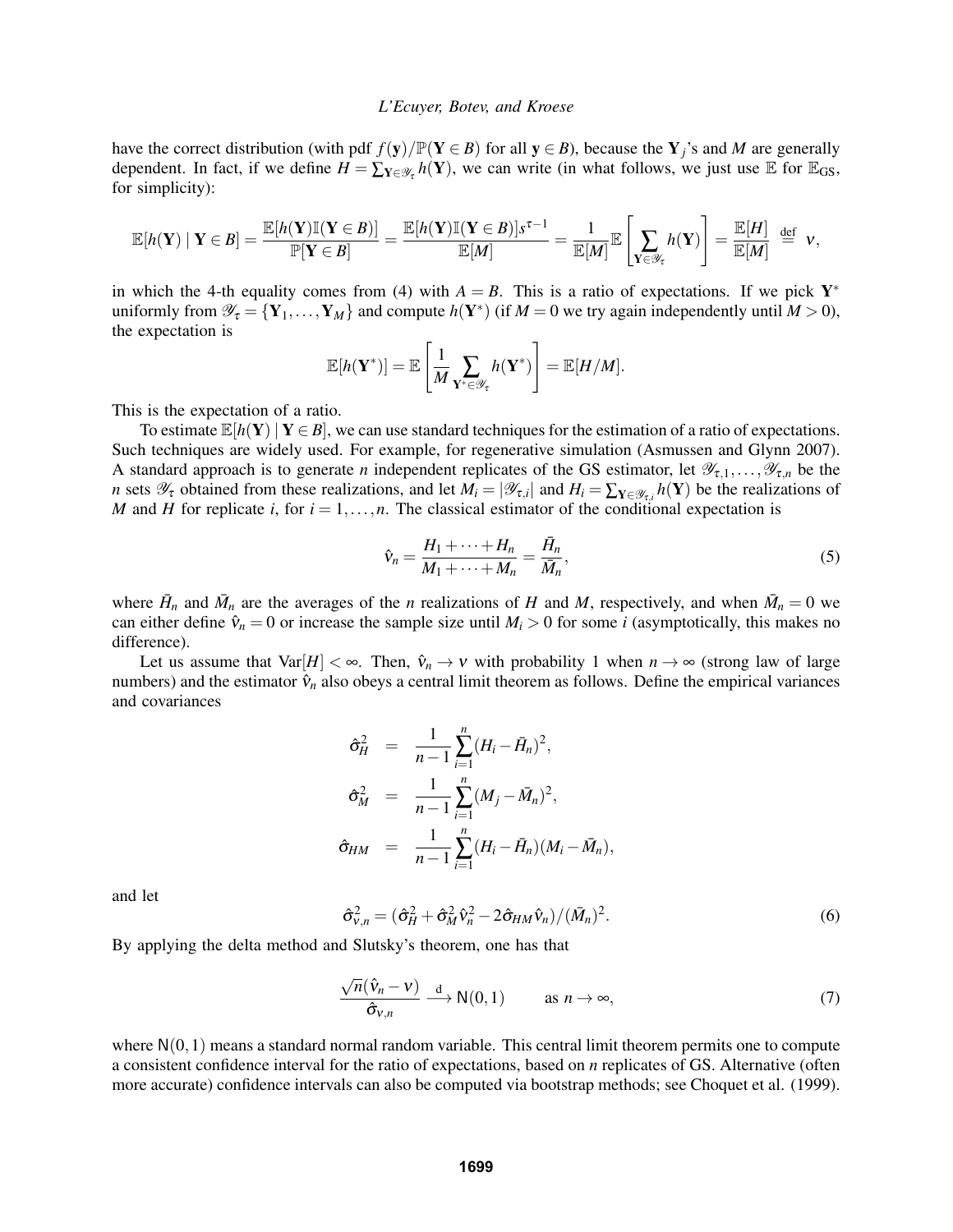### 3.3 Sampling from the Conditional Distribution

To generate independent realizations of Y *approximately* from its conditional distribution given *B*, we can pick the realizations at random with replacement from  $\mathscr{Y}_{\cup} = \mathscr{Y}_{\tau,1} \cup \cdots \cup \mathscr{Y}_{\tau,n}$ , assuming that this set is nonempty. If it is empty, we try again with *n* fresh runs of GS, until  $\mathcal{Y}_\cup$  is nonempty. Let  $\hat{\mathbb{Q}}_n$  be the (empirical) distribution of Y obtained in this way, defined by  $\widehat{\mathbb{Q}}_n[A] = |\mathscr{X}_\cup \cap A|/|\mathscr{X}_\cup|$ , let  $\mathbb{Q}_n$  be the distribution defined by  $\mathbb{Q}_n[A] = \mathbb{E}[\hat{\mathbb{Q}}_n[A]]$ , and let  $\mathbb{Q}[\cdot] = \mathbb{P}[\cdot | B]$  denote the true conditional distribution. If Y<sup>\*</sup> is defined as in Section 3.2,  $\mathbb{Q}_n[A]$  represents the prior probability that Y<sup>\*</sup>  $\in A$  before we run GS, while  $\widehat{\mathbb{Q}}_n[A]$  is the posterior probability that  $Y^* \in A$  after we have run GS. We are interested in the convergence of  $\overline{\mathbb{Q}}_n$  and  $\mathbb{Q}_n$  to  $\mathbb{Q}$  when  $n \to \infty$ .

For any measurable set  $A \subseteq B$ , by taking  $h(Y) = \mathbb{I}[Y \in A]$ , we obtain

$$
H_i = H_i(A) = \sum_{\mathbf{Y} \in \mathscr{Y}_{\tau,i}} \mathbb{I}(\mathbf{Y} \in A) = |\mathscr{Y}_{\tau,i} \cap A|,
$$

the number of samples returned by run *i* of GS and that belong to A. We also have  $p = \mathbb{P}[A]$ ,  $m = \mathbb{E}[M] = ps^{\tau-1}$ ,  $\nu = \mathbb{Q}[A] = \mathbb{P}[A | B]$ , and we define  $\hbar(A) = m\mathbb{Q}[A] = \mathbb{E}[H_i(A)]$ . When we generate an observation Y from  $\widehat{\mathbb{Q}}_n$ , it belongs to *A* with probability  $\bar{H}_n(A)/\bar{M}_n$  (assuming that  $\bar{M}_n > 0$ ). Note that  $\hbar(A) \leq m$  and  $m \approx 1$  in the context of GS. However,  $M_i$  and  $H_i$  take their values in  $\{0,1,\ldots,s^{\tau-1}\}$ . We show that the empirical distribution  $\widehat{\mathbb{Q}}_n$  converges to  $\mathbb Q$  in the following large-deviation sense:

**Proposition 3** For any  $\varepsilon \in (0, p/2]$ , we have

$$
\sup_{A \subseteq B} \mathbb{P}\left[|\widehat{\mathbb{Q}}_n[A] - \mathbb{Q}[A]| > 2\varepsilon/p\right] \le 4e^{-2n\varepsilon^2}.\tag{8}
$$

 $\Box$ 

*Proof.* If we divide  $M_i$  and  $H_i$  by  $s^{\tau-1}$  and apply Hoeffding's inequality (Hoeffding 1963), we obtain that for all  $\varepsilon > 0$  and any measurable  $A \subseteq B$ ,

$$
\mathbb{P}\left[|\bar{M}_n - m| > \varepsilon'\right] \leq 2e^{-2n\varepsilon^2} \quad \text{and} \quad
$$
  

$$
\mathbb{P}\left[|\bar{H}_n(A) - \hbar(A)| > \varepsilon'\right] \leq 2e^{-2n\varepsilon^2},
$$

where  $\varepsilon' = \varepsilon s^{\tau-1} = m\varepsilon/p$ . Therefore, with probability at least  $1 - 4e^{-2n\varepsilon^2}$ , we have that both  $|\bar{M}_n - m| \le \varepsilon'$ and  $|\bar{H}_n(A) - \hbar(A)| \leq \varepsilon'$ . When these two inequalities hold, for  $\varepsilon' \leq m/2$ , we have

$$
\frac{\bar{H}_n(A)}{\bar{M}_n} - \mathbb{Q}[A] \leq \frac{\hbar(A) + \varepsilon'}{m - \varepsilon'} - \frac{\hbar(A)}{m} = \frac{m(\hbar(A) + \varepsilon') - \hbar(A)(m - \varepsilon')}{m(m - \varepsilon')}
$$
\n
$$
= \frac{(m - \hbar(A))\varepsilon'}{m(m - \varepsilon')} \leq \frac{\varepsilon'}{m - \varepsilon'} \leq \frac{2\varepsilon'}{m} = \frac{2\varepsilon}{p}
$$

and

$$
\mathbb{Q}[A] - \frac{\bar{H}_n(A)}{\bar{M}_n} \leq \frac{\hbar(A)}{m} - \frac{\hbar(A) - \varepsilon'}{m + \varepsilon'} = \frac{\hbar(A)(m + \varepsilon') - m(\hbar(A) - \varepsilon')}{m(m + \varepsilon')}
$$
  
= 
$$
\frac{(\hbar(A) + m)\varepsilon')}{m(m + \varepsilon')} \leq \frac{2\varepsilon'}{m} = \frac{2\varepsilon}{p}.
$$

This completes the proof.

Based on this bound, in the next proposition we prove converge in total variation of  $\mathbb{Q}_n$  to  $\mathbb{Q}$ . Note that total variation convergence of  $\overline{\mathbb{Q}}_n$  to  $\mathbb Q$  cannot hold, because once  $\overline{\mathbb{Q}}_n$  is known, one can always select a set *A* of measure zero that contains all the data points, and therefore  $\sup_{A\subseteq B} |\widehat{Q}_n[A]-\mathbb{Q}[A]|$  is always 1.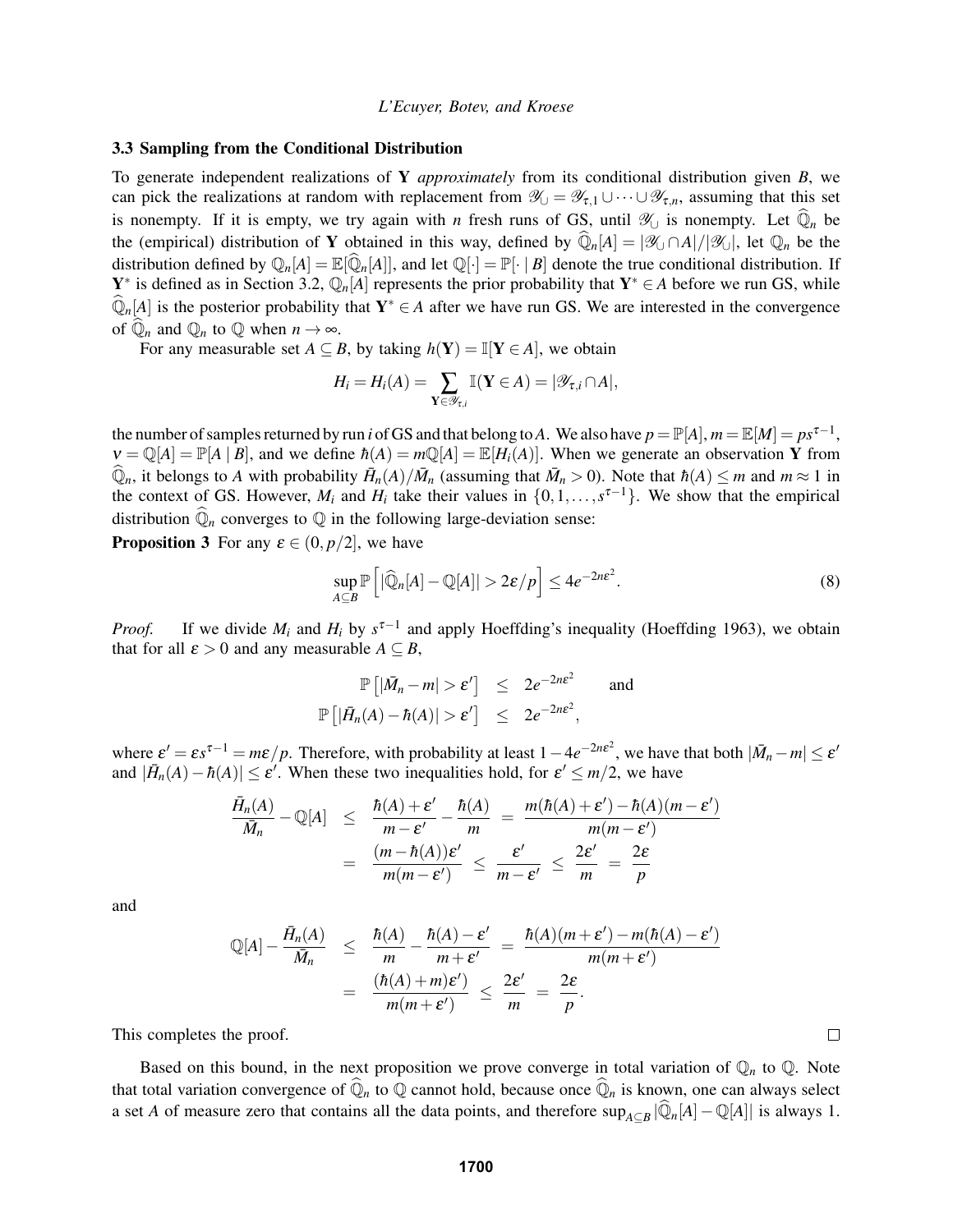Proposition 4

$$
\lim_{n \to \infty} \sup_{A \subseteq B} |\mathbb{Q}_n[A] - \mathbb{Q}[A]| = 0.
$$
\n(9)

*Proof.* We have

$$
\begin{array}{rcl}\n|\mathbb{Q}_n[A] - \mathbb{Q}[A] & = & \left| \mathbb{E} \left[ \widehat{\mathbb{Q}}_n[A] - \mathbb{Q}[A] \right] \right| \\
& \leq & \mathbb{E} \left[ |\widehat{\mathbb{Q}}_n[A] - \mathbb{Q}[A] | \right] \\
& \leq & \int_0^\infty \mathbb{P} \left[ |\widehat{\mathbb{Q}}_n[A] - \mathbb{Q}[A]| > x \right] dx \\
& \leq & \int_0^\infty \mathbb{P} \left[ |\widehat{\mathbb{Q}}_n[A] - \mathbb{Q}[A]| > \varepsilon \right] (2/p) d\varepsilon \qquad \text{(by taking } x = 2\varepsilon/p) \\
& \leq & \frac{8}{p} \int_0^\infty e^{-2n\varepsilon^2} d\varepsilon = \frac{2\sqrt{2\pi}}{p\sqrt{n}}.\n\end{array}
$$

 $\Box$ 

#### 3.4 Discussion on the Bounds

We emphasize that Proposition 3 holds regardless of the choice of importance function *S* and transition kernels κ*<sup>t</sup>* for the Markov chains. It is a worst-case result, and for this reason it is rather weak in the situation where *B* is a rare event. Indeed, when *p* is very small, for  $\varepsilon/p$  to be small one must take  $\varepsilon \ll p$ , and then *n* must be huge for the exponential upper bound in  $(8)$  to be small. That is, the rare event problem remains. But this is for the worst possible implementation of GS. To get a better bound, we need stronger assumptions on the effectiveness of the GS algorithm.

In fact, we may consider *n* independent trials with the naive rejection method mentioned at the beginning of Section 2, define  $M_i = \mathbb{I}[Y_i \in B]$  and  $H_i(A) = \mathbb{I}[Y_i \in A]$  where  $Y_i$  is the replicate of Y on the *i*th trial, and then estimate  $\mathbb{Q}[A]$  by  $\overline{H}_n(A)/\overline{M}_n$  for each *A*. This is the same as approximating  $\mathbb Q$  by the empirical distribution of the  $Y_i$  that belong to *B*. By applying Hoeffding's inequality to the binary variables  $M_i$  and  $H_i(A)$ , and mimicking the above argument for the ratio, we find exactly the same inequality as in (8). This naive rejection method with *n* trials corresponds (in terms of distribution) to a worst-case GS that would always give either  $M_i = 0$  or  $M_i = s^{\tau-1}$ . In this case, observing  $M_i > 0$  remains a rare event. This would be an extreme situation in which the ingredients of the GS method have been chosen in the worst possible way. Even then, GS cannot do worst than the naive rejection method (if we do not account for the different amount of work per sample).

In the worst case we just examined, there is a maximum amount of dependence between the chains. At the other (most optimistic) extreme, there is the situation in which *M* and all the states in  $\mathcal{Y}_\tau$  are assumed to be independent. In this situation,  $\mathcal{Y}_{\tau}$  turns out to be an independent sample drawn exactly from distribution Q. In practical applications, we are usually far from these two extremes, and somewhere in between.

### 4 A SIMPLE BIVARIATE UNIFORM EXAMPLE

The purpose of this small example is to illustrate the main ideas in a simple setting where we know exactly the conditional distribution and how to generate from it, so we can compare the approximate distributions with the exact ones. Our goal here is *not* to study the efficiency and generality of GS.

Suppose that  $Y = (Y_1, Y_2)$  has the uniform distribution over the two-dimensional unit square  $\mathscr{Y} = [0, 1]^2$ . (We could easily handle a more general bivariate distribution for Y provided that we can resample one coordinate given the other one, but there is no point in making this example more complicated; we want to keep it as simple as possible.) Define  $S(y) = S(y_1, y_2) = \max(y_1, y_2)$  and let  $B = \{y \in \mathcal{Y} : S(y) \ge 1 - \delta\}$ , where  $\delta > 0$  is a small constant. The density of Y conditional on  $Y \in B$  is obviously uniform over *B*,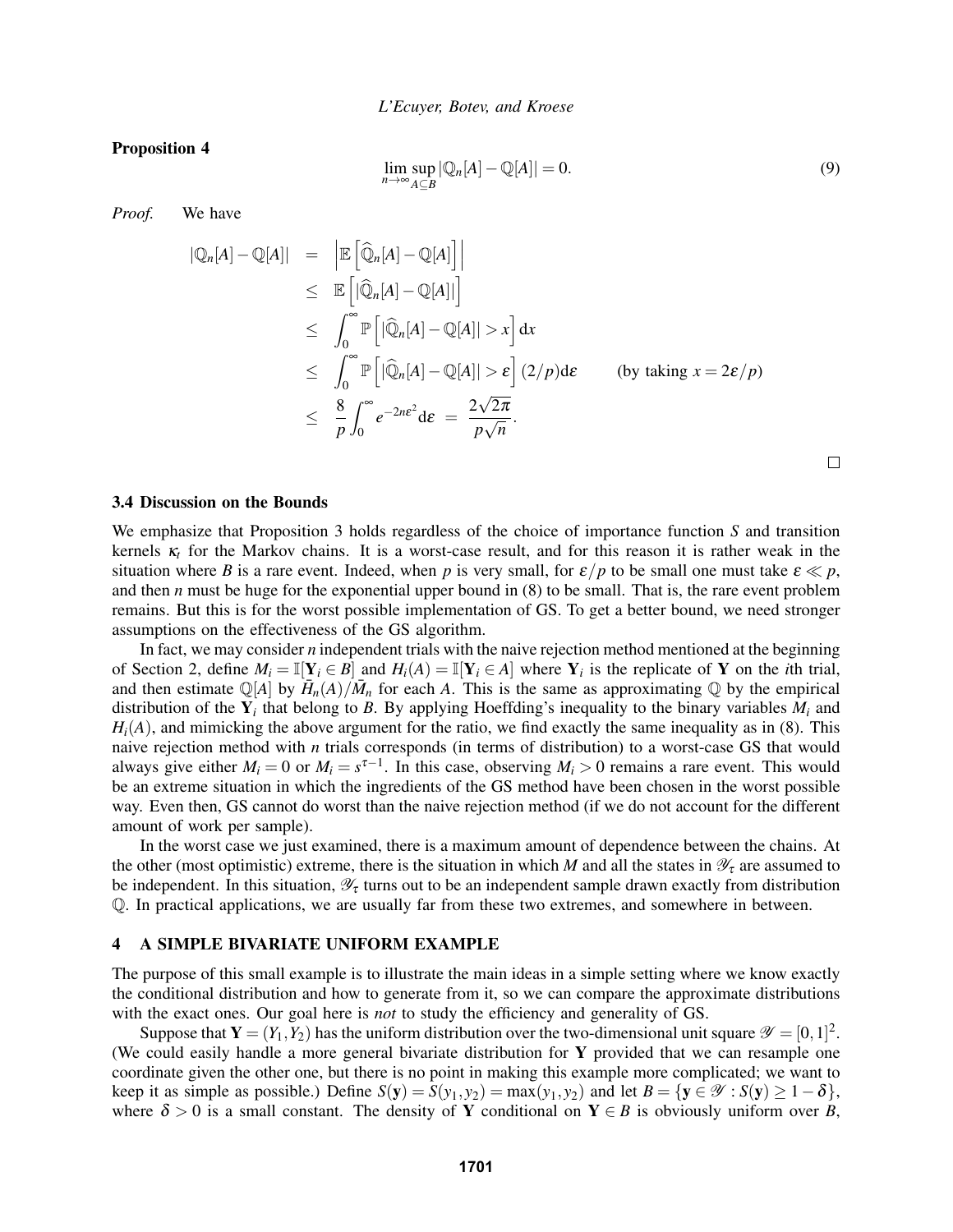*L'Ecuyer, Botev, and Kroese*



Figure 1: Sampling (approximately) conditionally on  $max(Y_1, Y_2) > \gamma_2$  via GS when  $(Y_1, Y_2)$  is uniform over the unit square. The picture is drawn for  $s = 2$  and  $\tau = 2$ . Here  $B = D_2 \cup D_3 \cup E_2 \cup E_3 \cup F_2$ ,  $\gamma_1 = \sqrt{1/2} \approx 0.70710678$  and  $\gamma_2 = \sqrt{3/4} \approx 0.86602540$ .

whose surface is  $2\delta - \delta^2 = \delta(2-\delta)$ , so the conditional density is  $1/(\delta(2-\delta))$  over *B*, and it is easy to generate Y directly from it. We want to compare the conditional density for a sample returned by GS with this uniform density.

For the GS algorithm we take *S* as the importance function, we select integers  $s \ge 2$  and  $\tau \ge 2$ , and we select the levels  $\gamma_t$  so that  $\gamma_t^2 = 1 - s^{-t}$  for  $t = 1, \ldots, \tau$ , and  $1 - \delta = \gamma_{\tau}$ . With these choices, we have  $\mathbb{P}[S(Y) > \gamma_t | S(Y) > \gamma_{t-1}] = 1/s$  and  $\mathbb{P}[S(Y) > 1 - \delta] = s^{-\tau} = \delta(2 - \delta)$  exactly.

For the Markov chain kernel κ*<sup>t</sup>* , we shall consider two cases. The first is a *symmetric* Gibbs resampling scheme, which always resamples the two coordinates one after the other, in random order, conditional on  $S(Y) > \gamma_{-1}$ . That is, when resampling a coordinate *Y<sub>i</sub>* of **Y**, we erase and forget its current value resample it from its distribution conditional on  $S(Y) > \gamma_{t-1}$ , given the other coordinates of Y, so the chain will never again go below the level  $\gamma_{t-1}$  that we have already reached. In our case, whenever  $Y_1$  is resampled, if *Y*<sub>2</sub> >  $\gamma$ <sub>*t*−1</sub> we resample *Y*<sub>1</sub> uniformly over (0,1), otherwise we resample *Y*<sub>1</sub> uniformly over ( $\gamma$ <sub>*t*−1</sub>,1). The procedure is symmetrical when we resample *Y*2. Our second sampling scheme, to be described later, will be asymmetric.

We use Figure 1 to illustrate and discuss the behavior of GS for this example. The figure is for  $s = 2$ and  $\tau = 2$ , but the discussion is for general *s*. GS first generates Y uniformly in the square. With probability (*s*−1)/*s*, Y falls in the white square and no point is returned, otherwise Y falls in the colored areas and then Y is resampled *s* times (each resample starts from the previous one) with coordinates resampled in random order and conditional on  $S(Y) > \gamma_1$  as described earlier. This produces a Markov chain trajectory over *s* steps, in this colored region. Out of these *s* resampled states, we retain those that fall in the set  $B = S(Y) > \gamma_2$  and they form the multiset  $\mathcal{Y}_2$ . This GS procedure is repeated *n* times independently and the *n* realizations of  $\mathcal{Y}_2$  (in case  $\tau = 2$ ) are merged in a single multiset  $\mathcal{Y}_0$ , as in Section 3.3. One random point Y<sup>∗</sup> selected uniformly from  $\mathcal{Y}_\cup$  has distribution  $\widehat{\mathbb{Q}}_n$ . And the prior distribution of Y<sup>∗</sup> before applying GS is  $\mathbb{Q}_n$ , which is the expectation of  $\mathbb{Q}_n$ . Two questions of interest here are how close is  $\mathbb{Q}_n$  to  $\mathbb Q$  when *n* is not too large, and what is the impact of the resampling strategy on the difference? Note that  $\mathbb Q$  here is uniform with density  $s^{\tau}$  over *B*.

In this simple example, given the initial distribution of  $Y$  and the resampling scheme, it is easy to see that  $\mathbb{Q}_n$  and  $\mathbb{Q}_n$  are uniform over each of the five colored regions in Figure 1 that comprise *B*. We will estimate the density of Q*<sup>n</sup>* over each of these regions by a simulation experiment, with various values of *n*,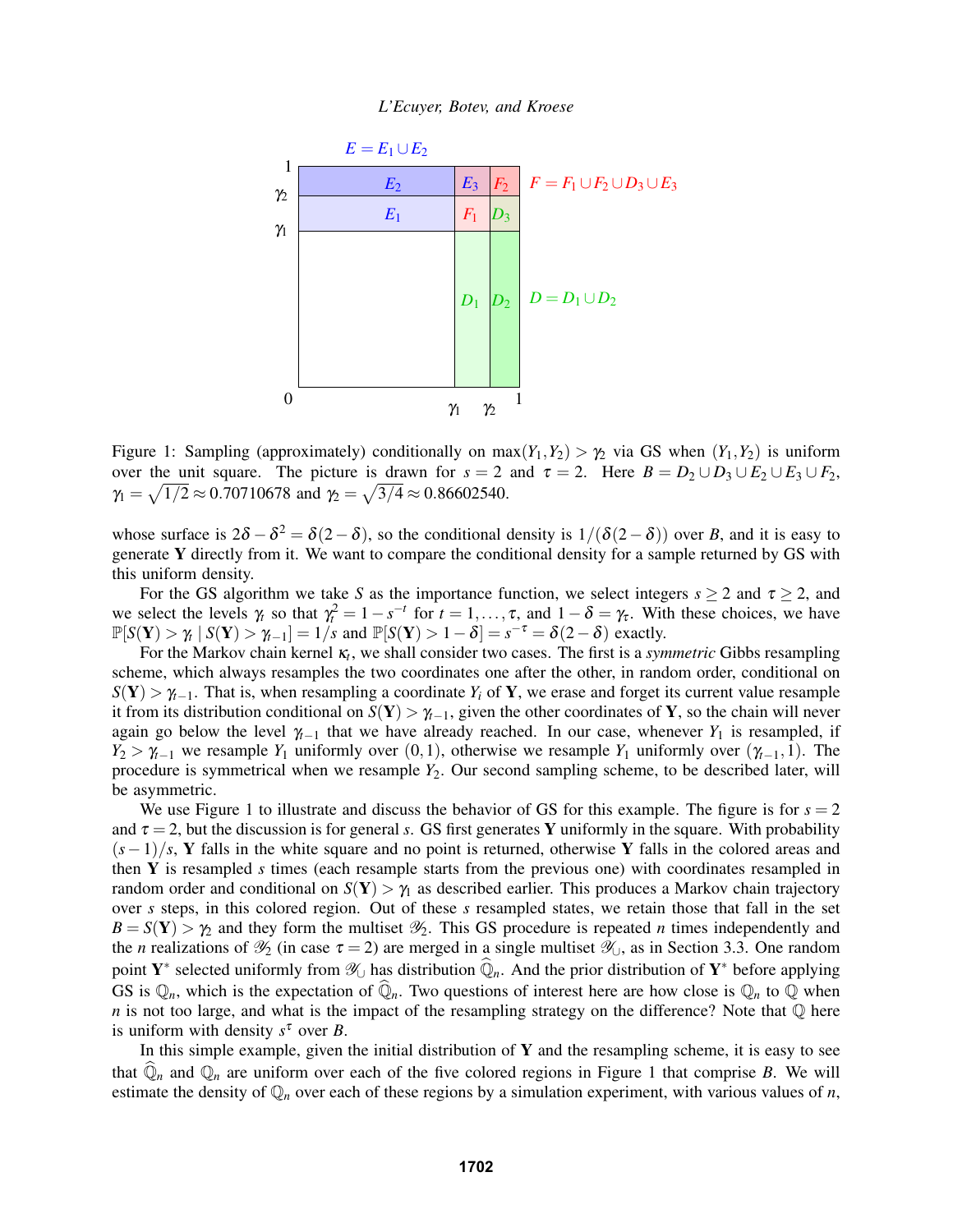and compare with the uniform density over *B*. We will replicate the following experiment  $r = 10^7$  times, independently. For each replicate, we perform *n* independent runs of GS and construct the random multiset  $\mathcal{Y}_\cup$ . If  $\mathcal{Y}_\cup$  is empty, this replicate has no contribution and we move to the next replicate. Otherwise, we compute the proportion of states in  $\mathcal{Y}_{\cup}$  that fall in each of the five regions  $D_2$ ,  $E_2$ ,  $D_3$ ,  $E_3$ , and  $F_2$ , and divide each proportion by the area of the corresponding region, to obtain a conditional density given Y∪. To estimate the exact densities  $d(D_2)$ ,  $d(E_2)$ ,  $d(D_3)$ ,  $d(E_3)$ , and  $d(F_2)$  over the five regions for the distribution of the retained state under in this setting, we simulated this process *r* times and averaged the conditional densities over the  $R_0$  replications for which  $\mathcal{Y}_{\perp}$  was nonempty. We did this with  $n = 1, 10, 100, 1000$ . Table 1 reports the results for  $s = 2$  and  $s = 10$  (the given digits are roughly the significant digits of the density estimates). The exact density of Y conditional on *B* is  $s^2$  over *B*, so it is 4 for  $s = 2$  and 100 for  $s = 10$ . The results show that  $\mathbb{Q}_n$  converges to  $\mathbb Q$  very quickly with *n* and is already quite close even with  $n=1$ .

| Table 1: Density estimates in each region with $r = 10^7$ independent replicates, with <i>n</i> independent runs of |  |
|---------------------------------------------------------------------------------------------------------------------|--|
| GS per replicate, for $s = 2$ and 10.                                                                               |  |

| S              | n    | $R_0$    | $D_2$ | E <sub>2</sub> | $D_3$ | $E_3$ | $F_2$ |
|----------------|------|----------|-------|----------------|-------|-------|-------|
| 2              | 1    | 3756298  | 3.98  | 3.98           | 4.06  | 4.06  | 4.05  |
| 2              | 10   | 9909982  | 3.994 | 3.995          | 4.016 | 4.019 | 4.017 |
| $\mathfrak{2}$ | 100  | 10000000 | 4.000 | 3.999          | 4.001 | 4.002 | 4.001 |
| 2              | 1000 | 10000000 | 4.000 | 4.000          | 4.000 | 4.000 | 4.000 |
| 10             |      | 651966   | 99.8  | 100.1          | 101.2 | 100.5 | 99.2  |
| 10             | 10   | 4902162  | 100.0 | 100.0          | 99.8  | 100.3 | 100.0 |
| 10             | 100  | 9987952  | 100.0 | 100.0          | 100.0 | 100.0 | 100.0 |
| 10             | 1000 | 10000000 | 100.0 | 100.0          | 100.0 | 100.0 | 99.9  |

The symmetric resampling of  $\bf{Y}$  just examined works nicely. We now try our second resampling scheme (a different way to define  $\kappa_t$ ) deliberately chosen to be bad. Instead of resampling the two coordinates of Y, we resample only the first coordinate  $Y_1$  conditional on  $S(Y) > \gamma_1$ , and do not resample  $Y_2$ . We call this *one-way* resampling. In this case, all points  $Y \in \mathcal{Y}$  returned by GS on a given run have the same value of  $Y_2$ . We repeated the same simulation experiment with this poor resampling scheme, still with  $r = 10^7$ . The results are in Table 2 The bias in  $\mathbb{Q}_n$  is now much larger than for the symmetric resampling case, and is larger for  $s = 10$  than for  $s = 2$ . A larger *s* amplifies the bias because it creates more dependence. We can observe the convergence to the uniform density when *n* increases and this convergence is also slower when *s* is larger.

Table 2: Density estimates in each region, with  $r = 10<sup>7</sup>$  independent replicates and *n* independent runs of GS per replicate, for the one-way resampling, for  $s = 2$  and 10.

| S              | n    | $R_0$    | $D_2$ | $E_2$ | $D_3$ | $E_3$ | $F_2$ |
|----------------|------|----------|-------|-------|-------|-------|-------|
| $\overline{2}$ |      | 3199391  | 4.82  | 3.12  | 5.84  | 3.13  | 3.13  |
| 2              | 10   | 9788291  | 4.30  | 3.68  | 4.67  | 3.68  | 3.68  |
| 2              | 100  | 10000000 | 4.022 | 3.977 | 4.049 | 3.978 | 3.978 |
| 2              | 1000 | 10000000 | 4.002 | 3.998 | 4.005 | 3.998 | 3.998 |
| 10             |      | 385940   | 170.5 | 25.9  | 254   | 25.9  | 26.4  |
| 10             | 10   | 3251227  | 167.8 | 28.9  | 244   | 28.9  | 29.2  |
| 10             | 100  | 9803488  | 140.8 | 58.1  | 166.7 | 58.1  | 57.9  |
| 10             | 1000 | 10000000 | 104.3 | 95.7  | 105.2 | 95.7  | 95.6  |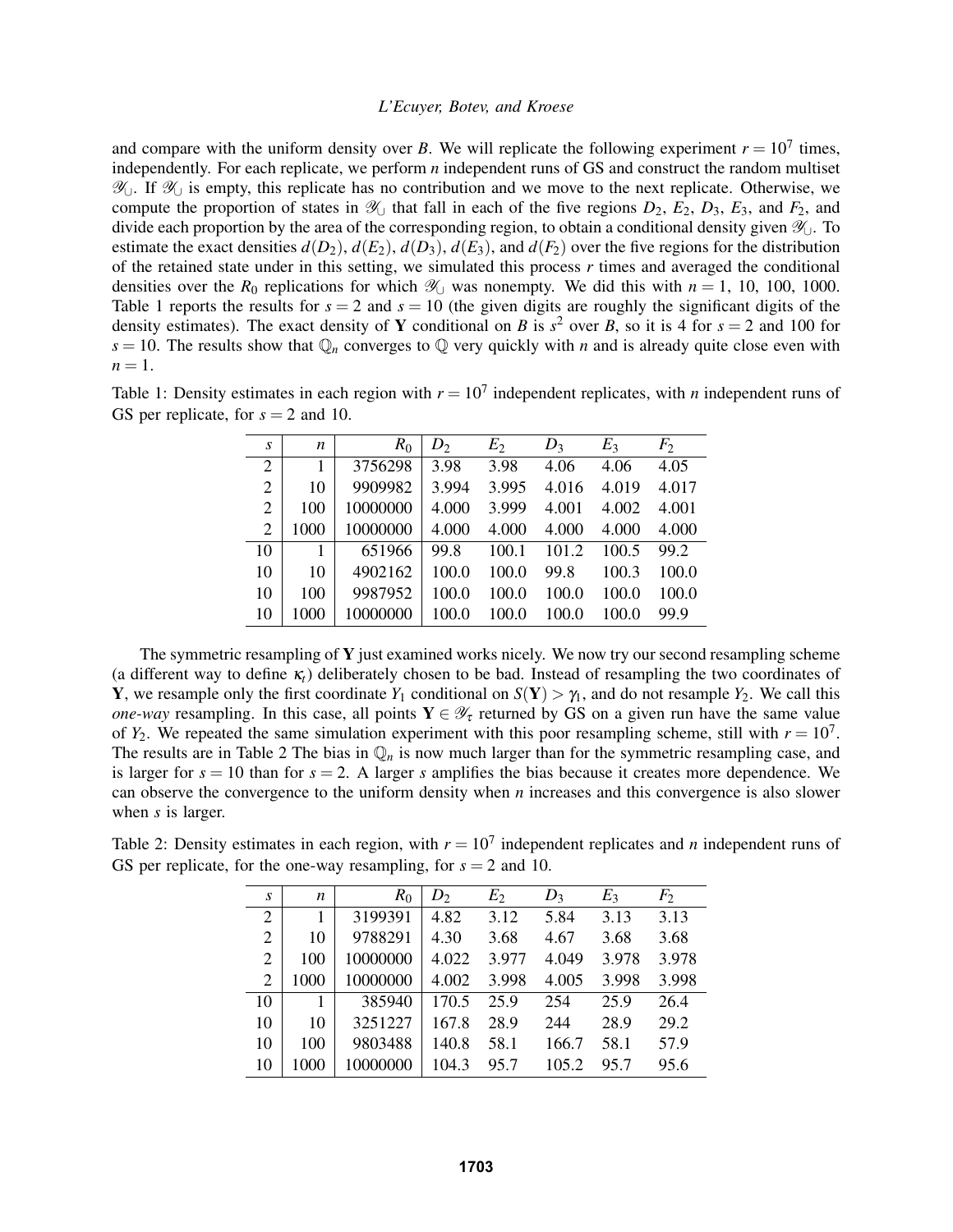# 5 CONCLUSION

We have analyzed the convergence of a GS method for sampling from a conditional distribution, conditional on a rare event. This method has several applications in simulation and statistics. We proved convergence in total variation to the exact conditional distribution when the number *n* of replicates goes to infinity. The convergence was illustrated numerically. We also proved that the method provides an unbiased estimator of the corresponding conditional expectation, for any measurable cost function. In further work, we are interested in designing versions that achieve improved convergence rates for the total variation distance between the sampling conditional distribution and the exact one.

# ACKNOWLEDGMENTS

This work has been supported by a discovery grant from NSERC-Canada, a Canada Research Chair, and an Inria International Chair, to P. L'Ecuyer. It was also supported by the Australian Research Council Centre of Excellence for Mathematical & Statistical Frontiers, under Grant Number CE140100049. Much of this paper was written in 2013 when the first author was visiting D. P. Kroese and Z. I. Botev in Brisbane and Sydney.

# **REFERENCES**

Asmussen, S., and P. W. Glynn. 2007. *Stochastic Simulation*. New York: Springer.

- Botev, Z. I., and D. P. Kroese. 2012. "Efficient Monte Carlo Simulation via the Generalized Splitting Method". *Statistics and Computing* 22(1):1–16.
- Botev, Z. I., P. L'Ecuyer, G. Rubino, R. Simard, and B. Tuffin. 2013a. "Static Network Reliability Estimation Via Generalized Splitting". *INFORMS Journal on Computing* 25(1):56–71.
- Botev, Z. I., P. L'Ecuyer, and B. Tuffin. 2013b. "Markov Chain Importance Sampling with Application to Rare Event Probability Estimation". *Statistics and Computing* 25(1):56–71.
- Botev, Z. I., P. L'Ecuyer, and B. Tuffin. 2016. "Static Network Reliability Estimation under the Marshall-Olkin Copula". *ACM Transactions on Modeling and Computer Simulation* 26(2):Article 14, 28 pages.
- Botev, Z. I., P. L'Ecuyer, and B. Tuffin. 2018. "Reliability Estimation for Networks with Minimal Flow Demand and Random Link Capacities". Submitted, available at https://hal.inria.fr/hal-01745187.
- Bréhier, C.-E., M. Gazeau, L. Goudenège, T. Lelièvre, and M. Rousset. 2016, 12. "Unbiasedness of Some Generalized Adaptive Multilevel Splitting Algorithms". *The Annals of Applied Probability* 26(6):3559– 3601.
- Choquet, D., P. L'Ecuyer, and C. Léger. 1999. "Bootstrap Confidence Intervals for Ratios of Expectations". *ACM Transactions on Modeling and Computer Simulation* 9(4):326–348.
- Ermakov, S. M., and V. B. Melas. 1995. *Design and Analysis of Simulation Experiments*. Dordrecht, The Netherlands: Kluwer Academic.
- Garvels, M. J. J., D. P. Kroese, and J.-K. C. W. Van Ommeren. 2002. "On the Importance Function in Splitting Simulation". *European Transactions on Telecommunications* 13(4):363–371.
- Glasserman, P., P. Heidelberger, P. Shahabuddin, and T. Zajic. 1999. "Multilevel Splitting for Estimating Rare Event Probabilities". *Operations Research* 47(4):585–600.
- Hoeffding, W. 1963. "Probability Inequalities for Sums of Bounded Random Variables". *Journal of the American Statistical Association* 58:13–29.
- Kahn, H., and T. E. Harris. 1951. "Estimation of Particle Transmission by Random Sampling". *National Bureau of Standards Applied Mathematical Series* 12:27–30.
- L'Ecuyer, P., V. Demers, and B. Tuffin. 2006. "Splitting for Rare-Event Simulation". In *Proceedings of the 2006 Winter Simulation Conference*, edited by L. F. Perrone et al., 137–148, Pistacaway, New Jersey: IEEE.
- L'Ecuyer, P., V. Demers, and B. Tuffin. 2007. "Rare-Events, Splitting, and Quasi-Monte Carlo". *ACM Transactions on Modeling and Computer Simulation* 17(2):Article 9, 45 pages.